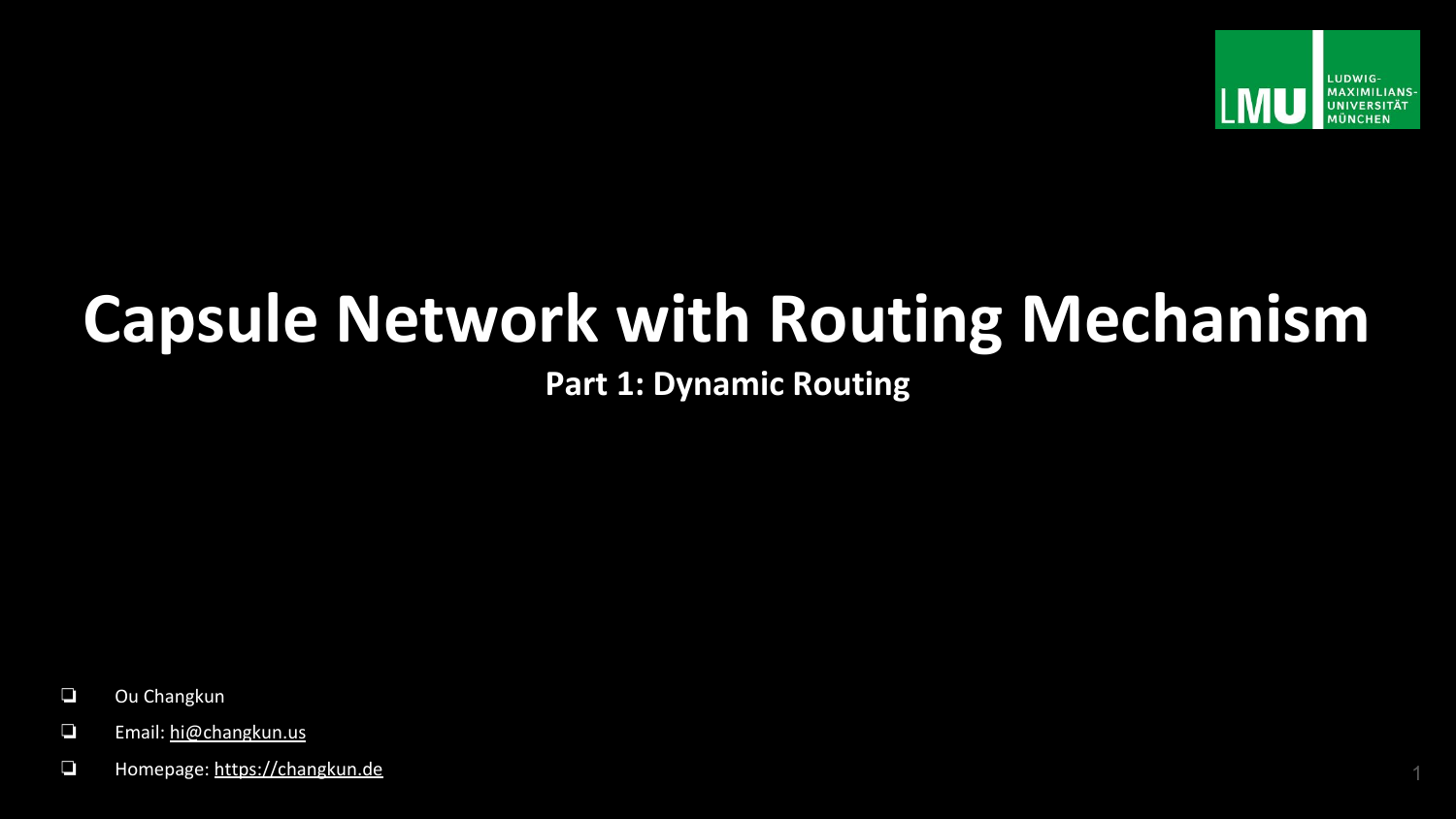#### Agenda

#### **1. Motivations of Capsule Network**

- Limitations of Convolutional Networks
- "Coordinate Frame" in Human Vision
- **2. Traditional v.s. Capsule Neuron**
- **3. Routing Mechanism**
	- Dynamic Routing
	- Case Study: CapsNet with Activity Vector

#### **4. Experiments**

- Interpretable Activity Vector
- CapsNet on Fashion MNIST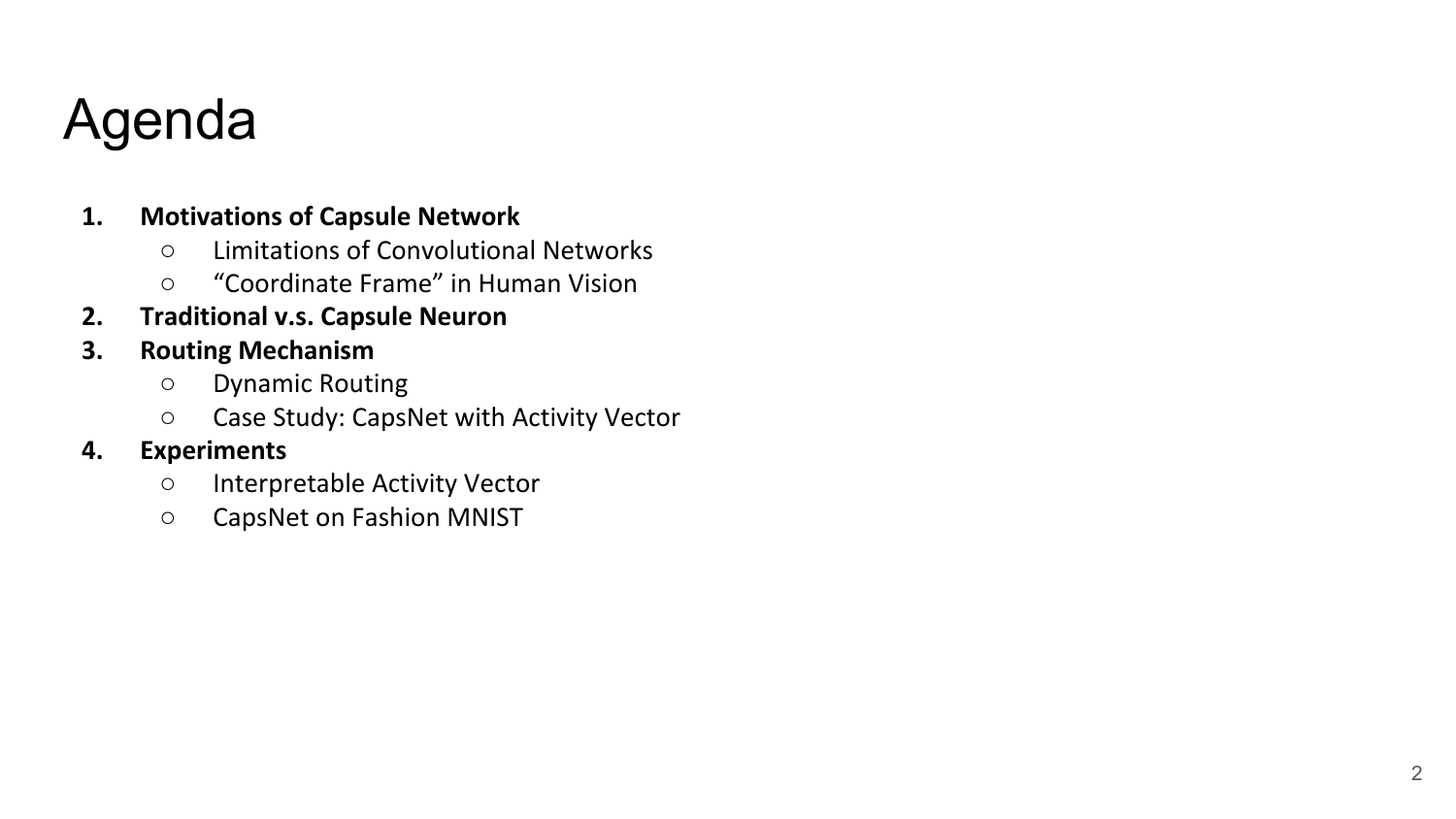### **Limitations of CNN**

| person               |  | 0.88 |  |
|----------------------|--|------|--|
|                      |  |      |  |
| reddish orange color |  | 0.78 |  |
| light brown color    |  | 0.78 |  |
| starlet              |  | 0.66 |  |
| entertainer          |  | 0.66 |  |
| female               |  | 0.60 |  |
| woman                |  | 0.59 |  |
| young lady (heroine) |  | 0.59 |  |

| coal black color   |  | 0.79        |
|--------------------|--|-------------|
|                    |  |             |
| hairpiece (hair)   |  | 0.71        |
| dress              |  | 0.71        |
| maroon color       |  | 0.71        |
| person             |  | 0.58        |
| toupee (hairpiece) |  | 0.58        |
| woman              |  | 0.56        |
| Earrings           |  | 0.55        |
| female             |  | $\sim$ 0.50 |



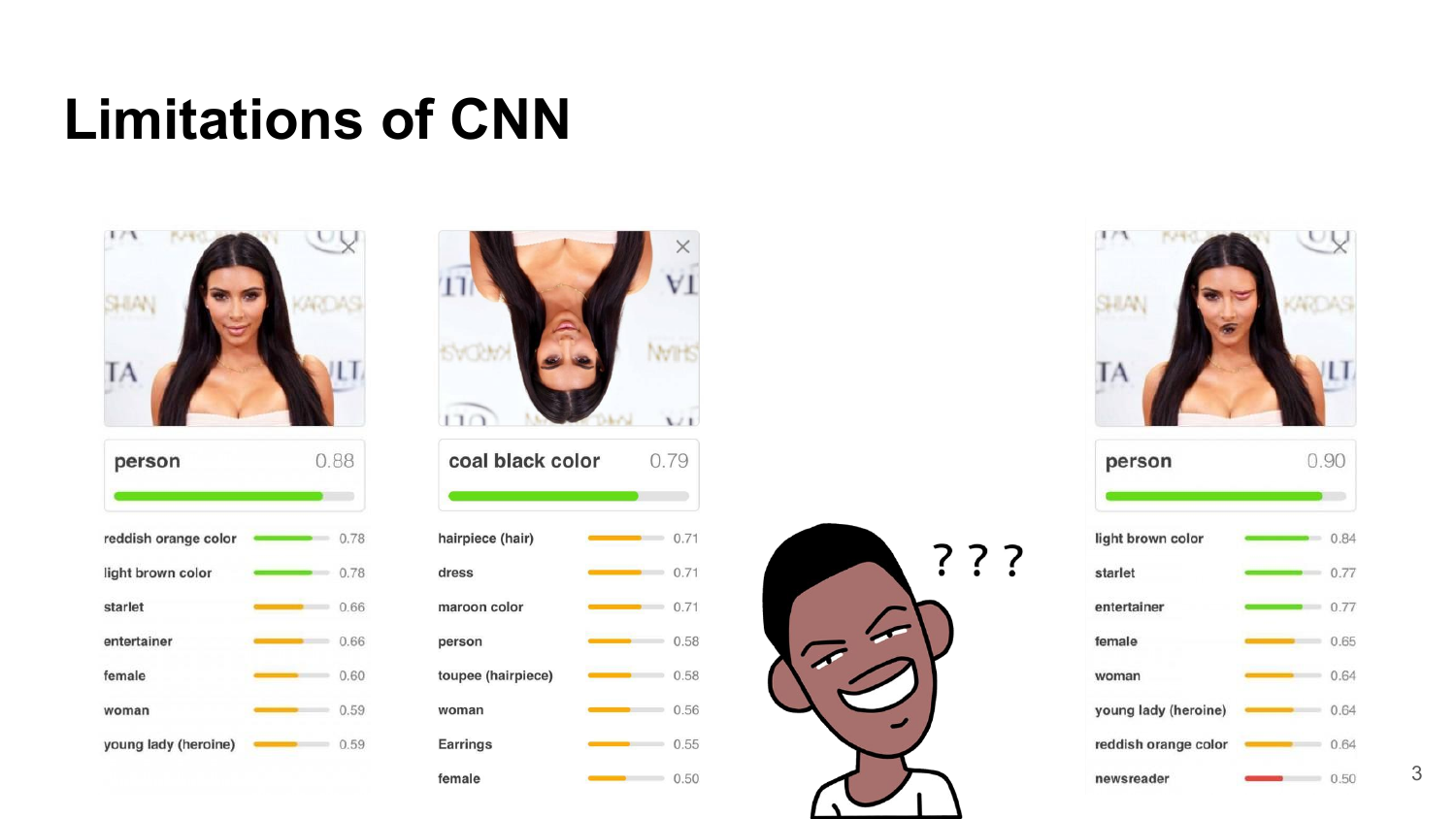#### **"Coordinate Frame" in Human Vision**



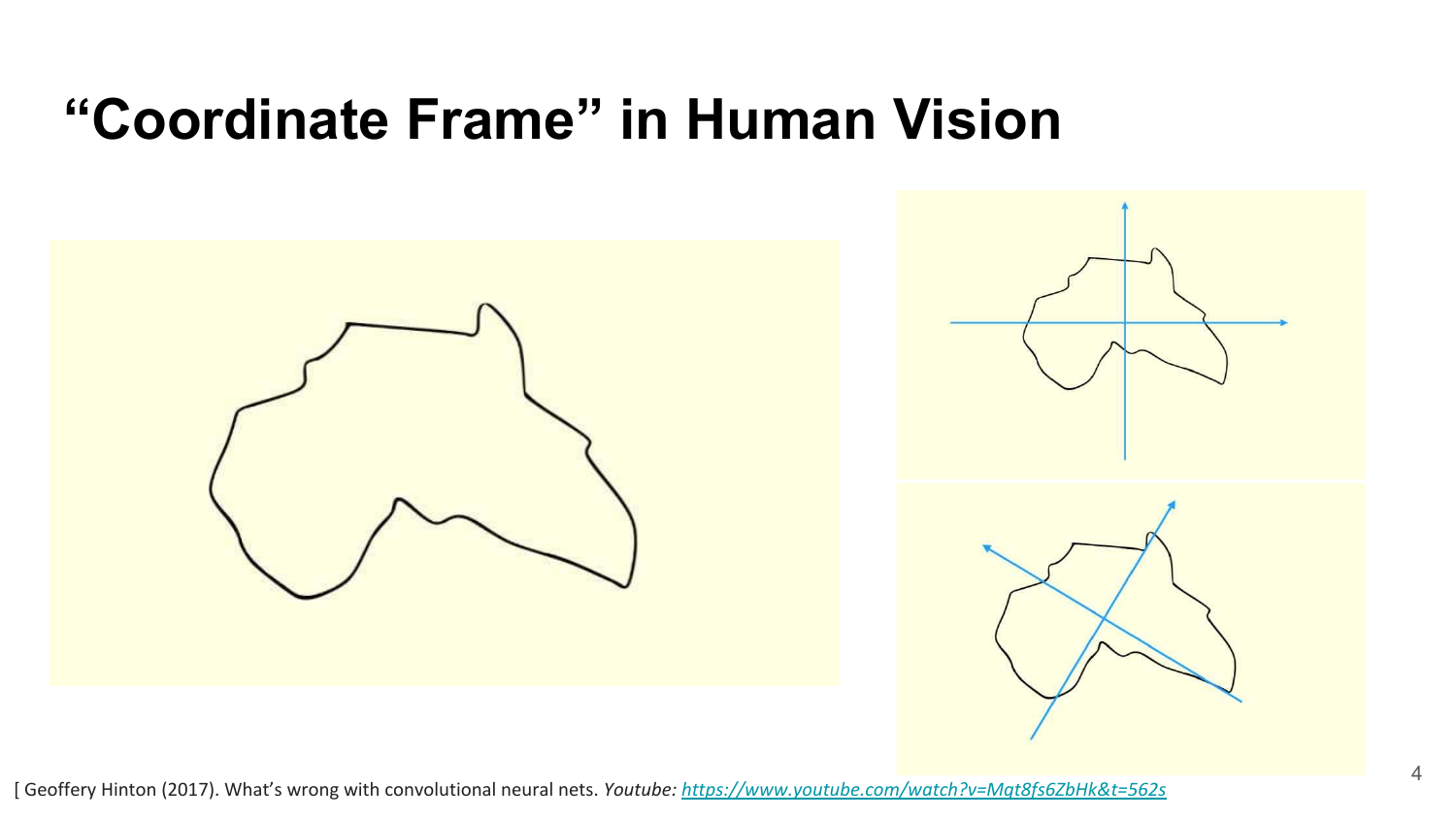### What is a *Capsule*?

- *● "A capsule is a group of neurons whose activity vector represents the instantiation parameters of a specific type of entity such as an object or an object part."*
- General ideas:
	- Each dimension of v represents the characteristic of pattern;
	- The norm of v represents the **existence** (confidence). !!!



[ Sabour, S., Frosst, N., & Hinton, G. E. (2017). Dynamic Routing Between Capsules. *arXiv preprint arXiv:1710.09829*. ]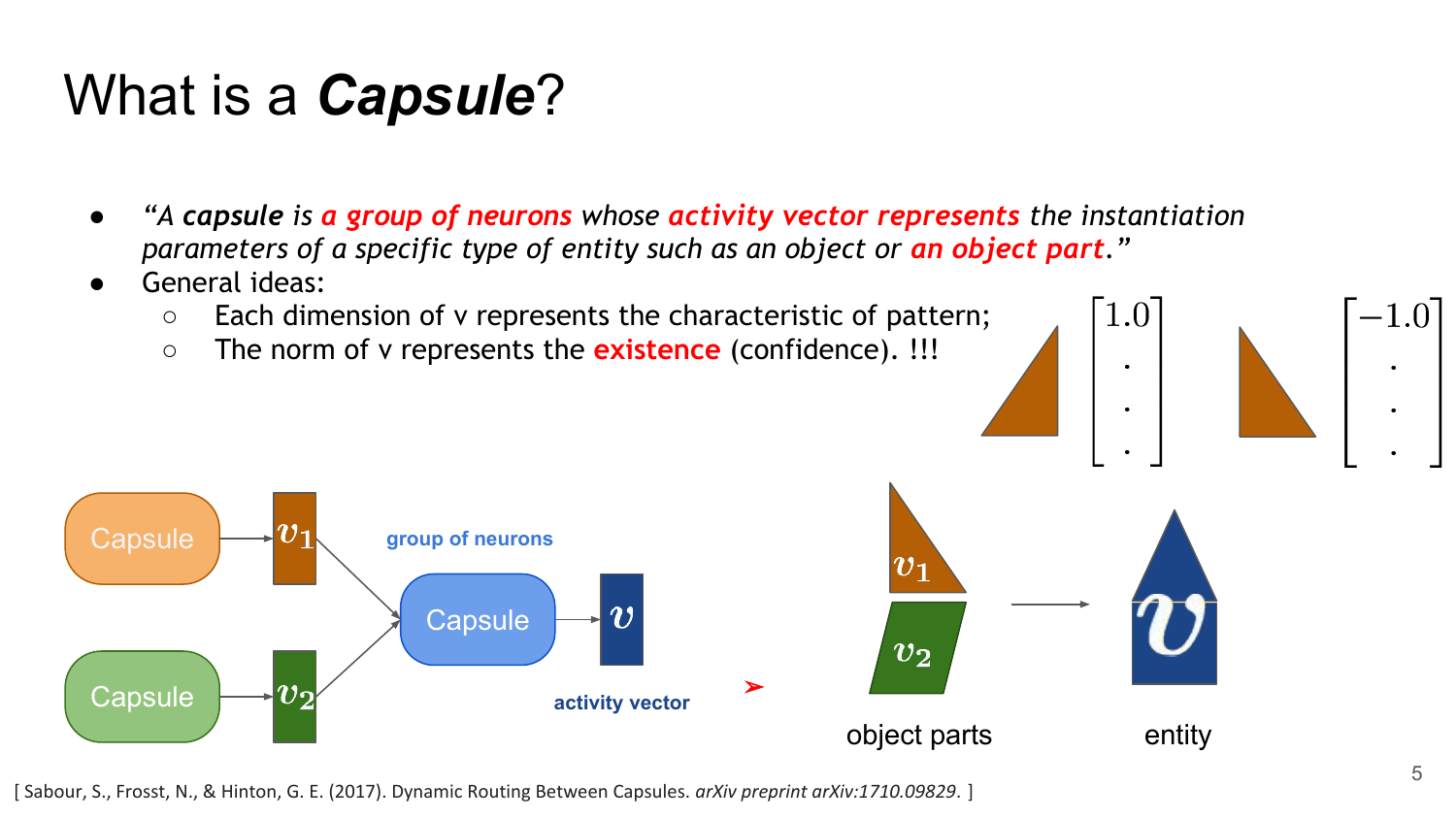

[ Sabour, S., Frosst, N., & Hinton, G. E. (2017). Dynamic Routing Between Capsules. *arXiv preprint arXiv:1710.09829*. ]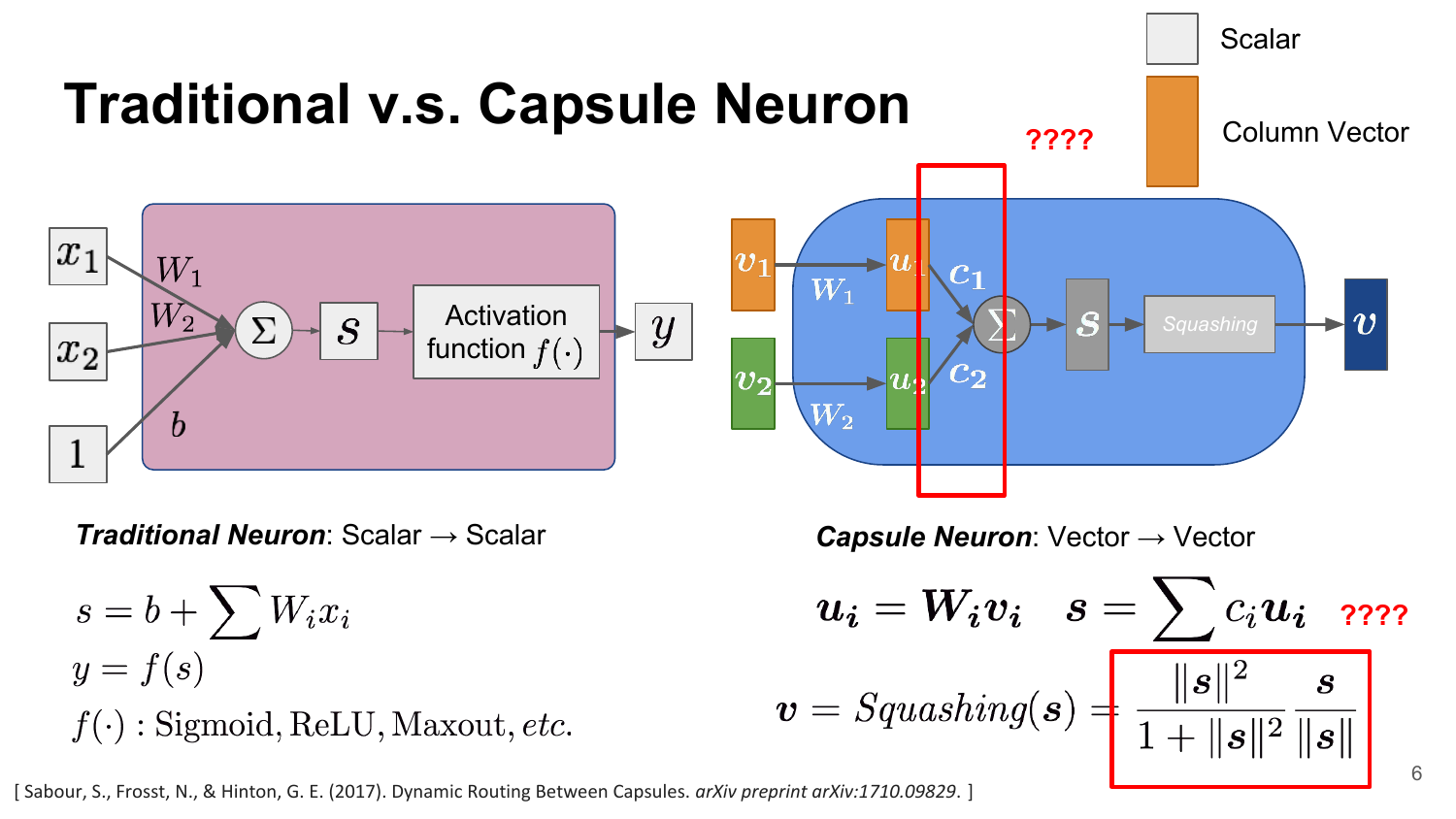# **Dynamic** *Routing* (by Agreement)

 $||\boldsymbol{v}||$  is confidence

```
Routing
Initialize b_{11}, b_{21} = 0Algorithm
 for r in range(1...T)c_{1r}, c_{2r} = \text{softmax}(b_{1r}, b_{2r})a_r = squashing(c_{1r}u_1 + c_{2r}u_2)b_{1(r+1)} = b_{1r} + a_r \cdot u_1b_{2(r+1)} = b_{2r} + a_r \cdot u_2
```
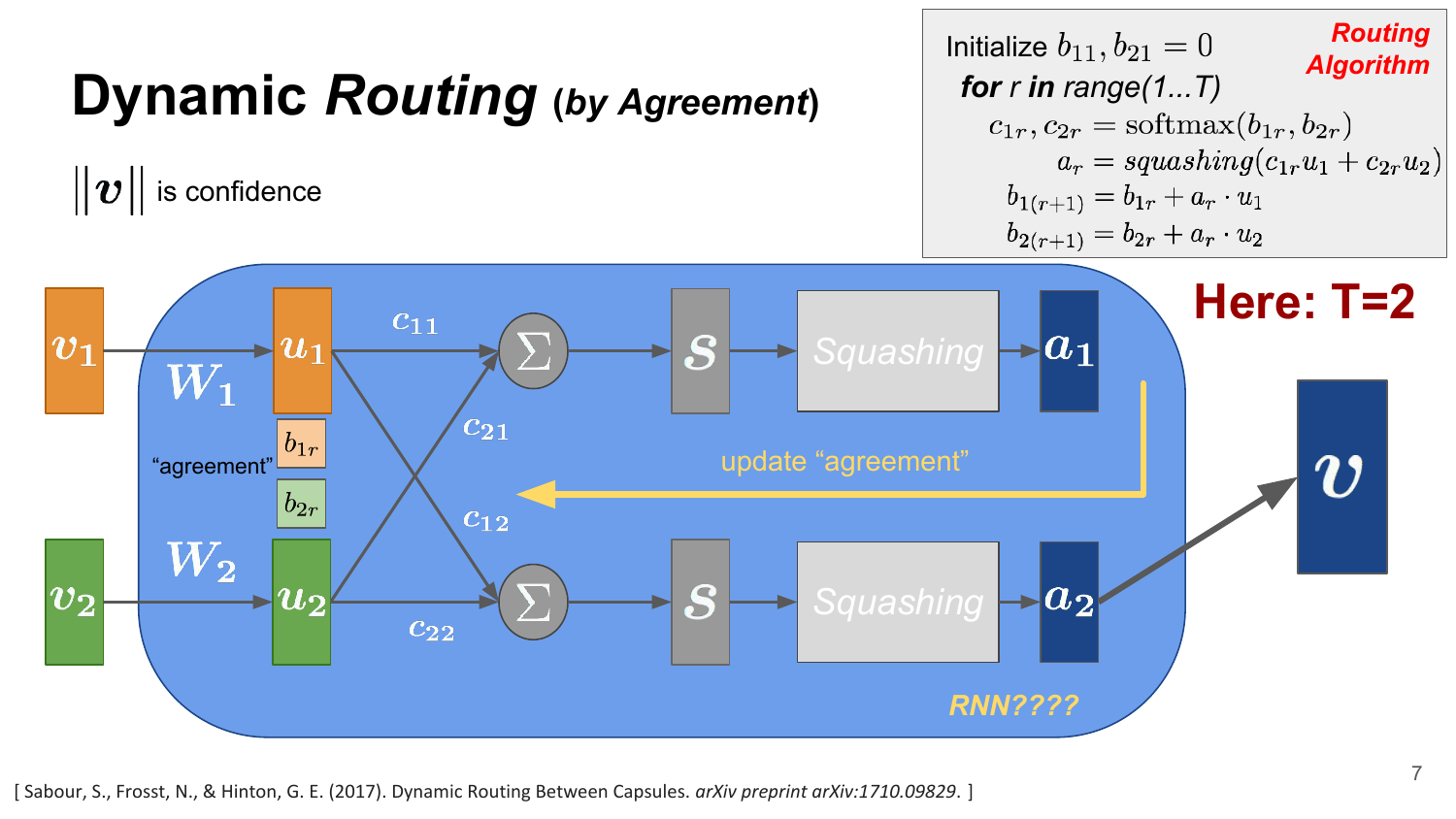## **A Capsule Network (CapsNet) for MNIST**

- ➢ **Layer 1. ReLU Conv:** [28x28x1] → [20x20x256]
- ➢ **Layer 2. PrimaryCaps:** [20x20x256] → [6x6(x8)x32] → [1152x8]
- ➢ **Layer 3. DigitCaps:** [1152x8] → [16x10] → [10x1]



[ Sabour, S., Frosst, N., & Hinton, G. E. (2017). Dynamic Routing Between Capsules. *arXiv preprint arXiv:1710.09829*. ]

1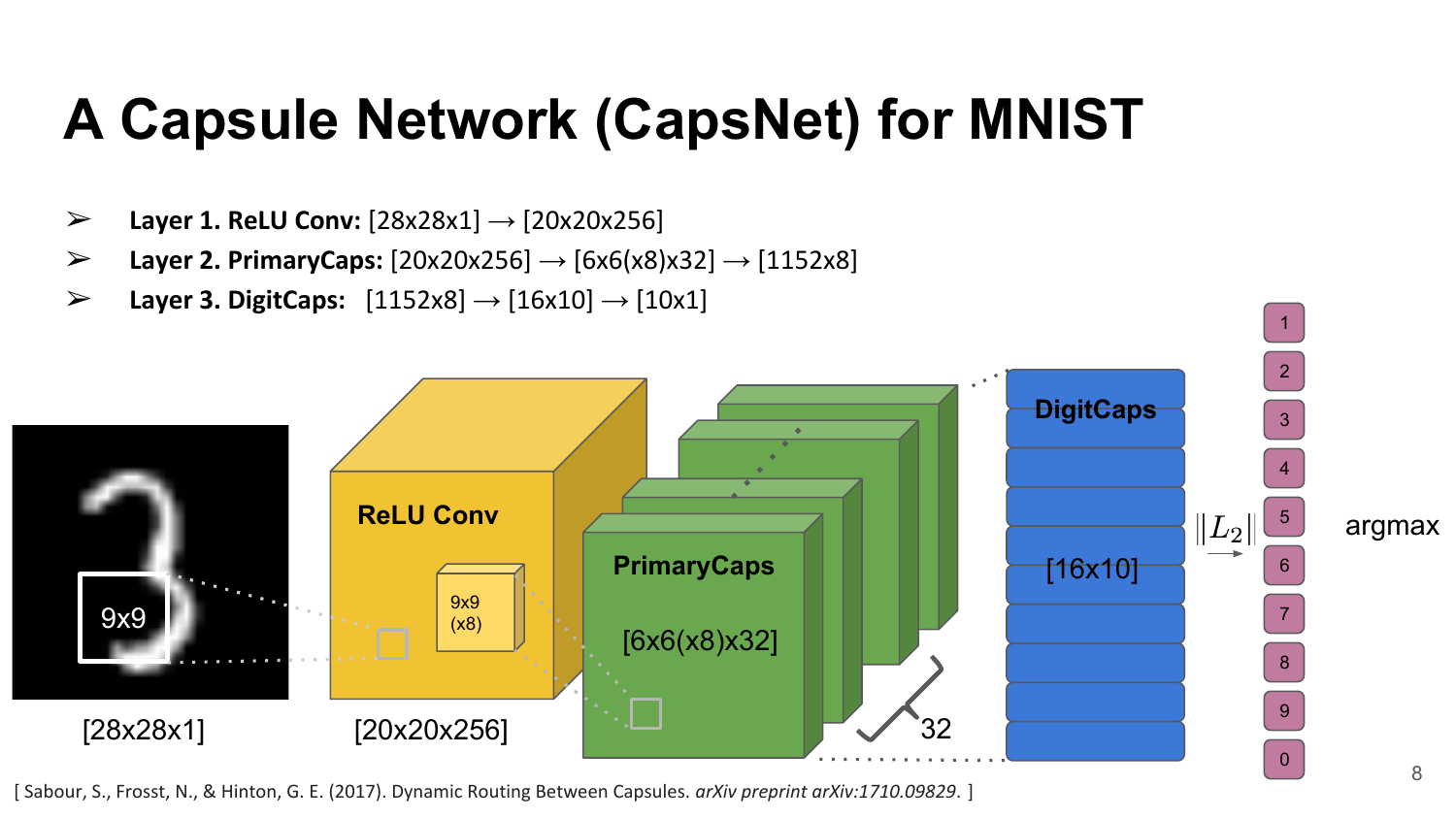## **Interpretable Activity Vector**

 $\triangleright$  Each dimension contains a specific information (pattern)



| Scale and thickness   | 66666666                                          |           |           |
|-----------------------|---------------------------------------------------|-----------|-----------|
| Localized part        | 0000000000                                        | 1.0       | $-1.0$    |
| Stroke thickness      | 5555555555                                        | $\bullet$ | $\bullet$ |
| Localized skew        |                                                   |           |           |
| Width and translation | 333333<br>$\overline{\mathbf{3}}$<br>$\mathbf{z}$ | $\bullet$ | $\bullet$ |
| Localized part        | 22222222222                                       |           |           |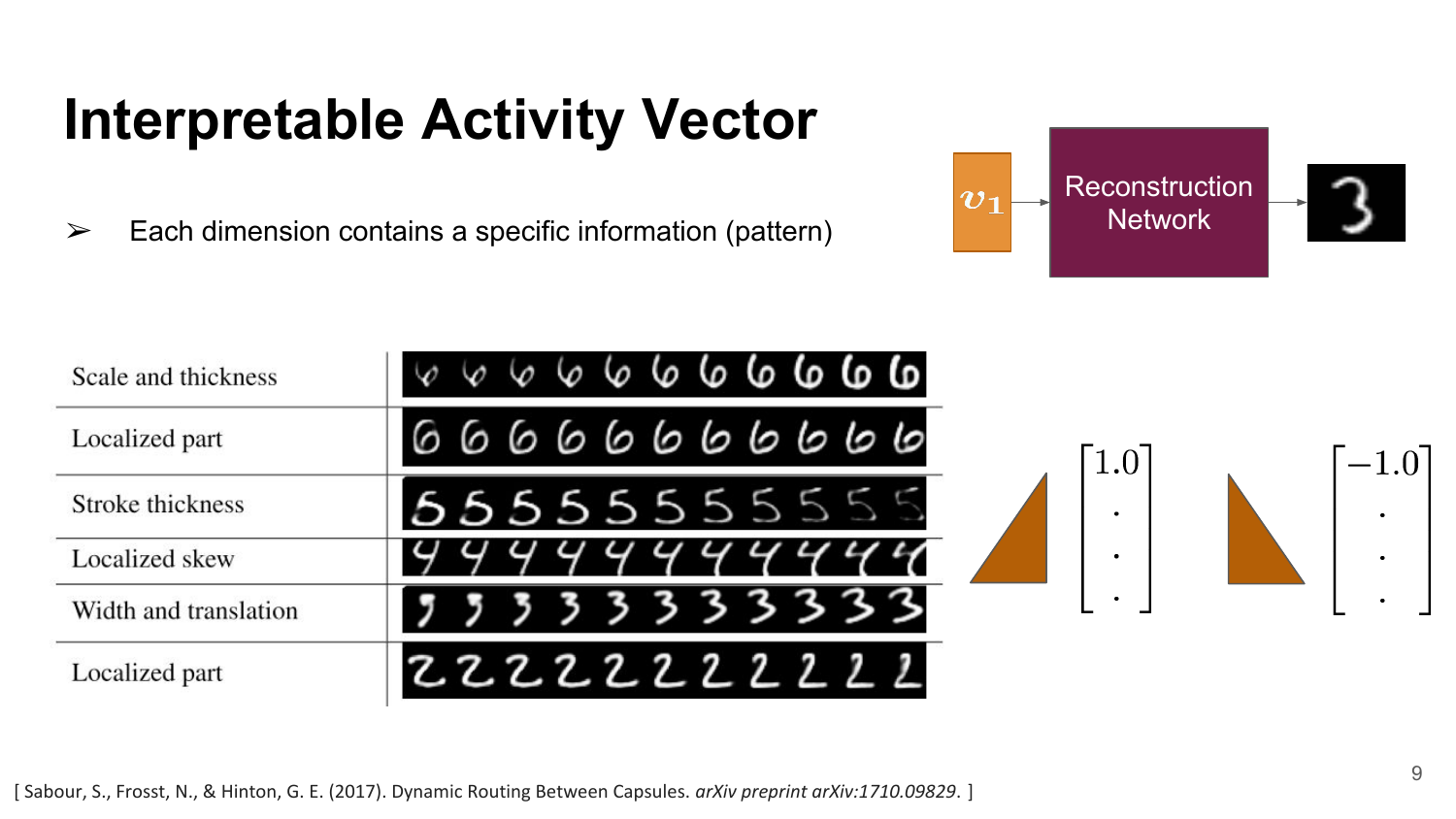#### **Interpretable Activity Vector: Fasion MNIST**



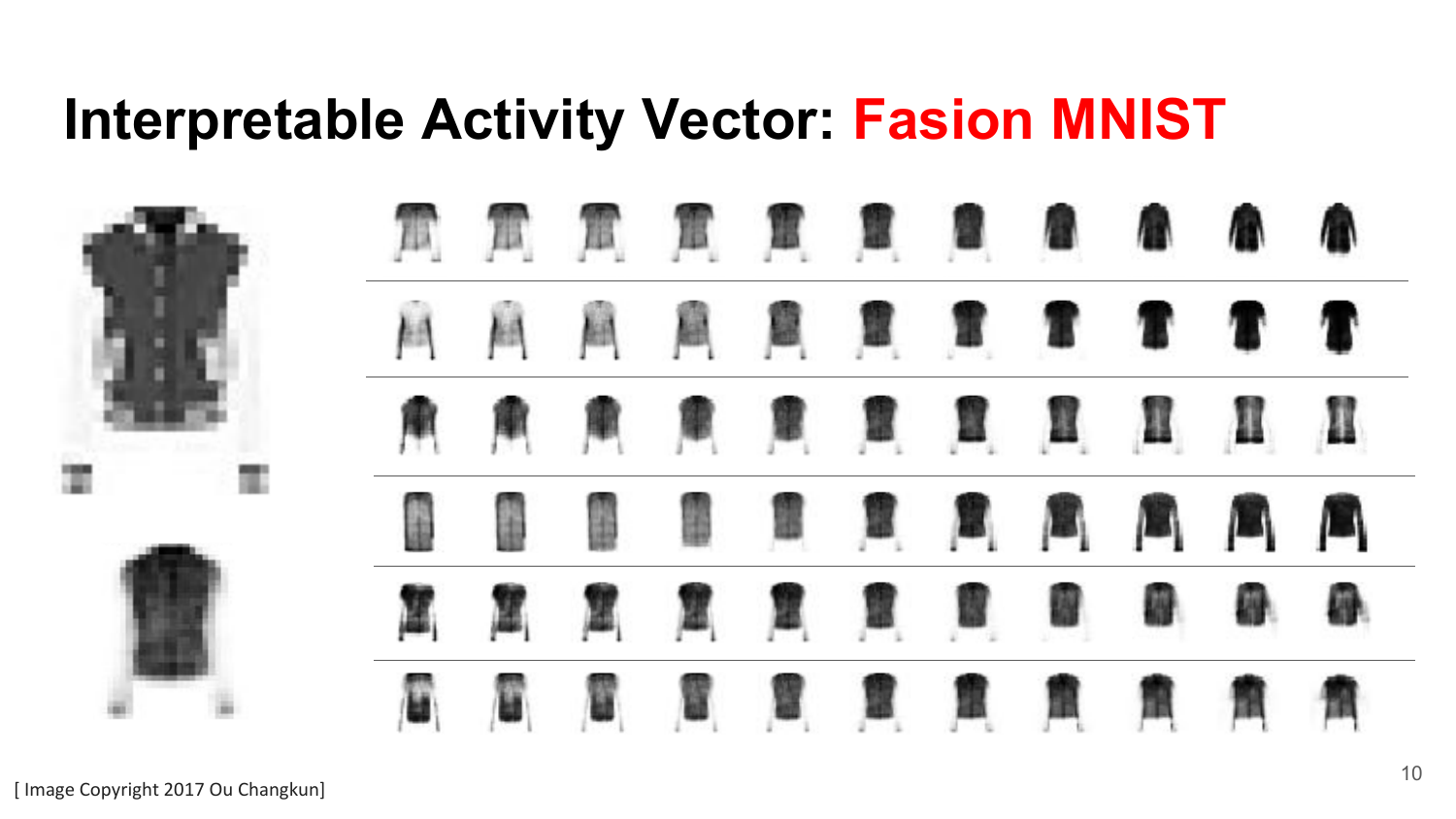# **Routing v.s. Backpropagation (on Fashion MNIST)**

- Baseline(left): only using routing
- Ex1: routing+backpropagation

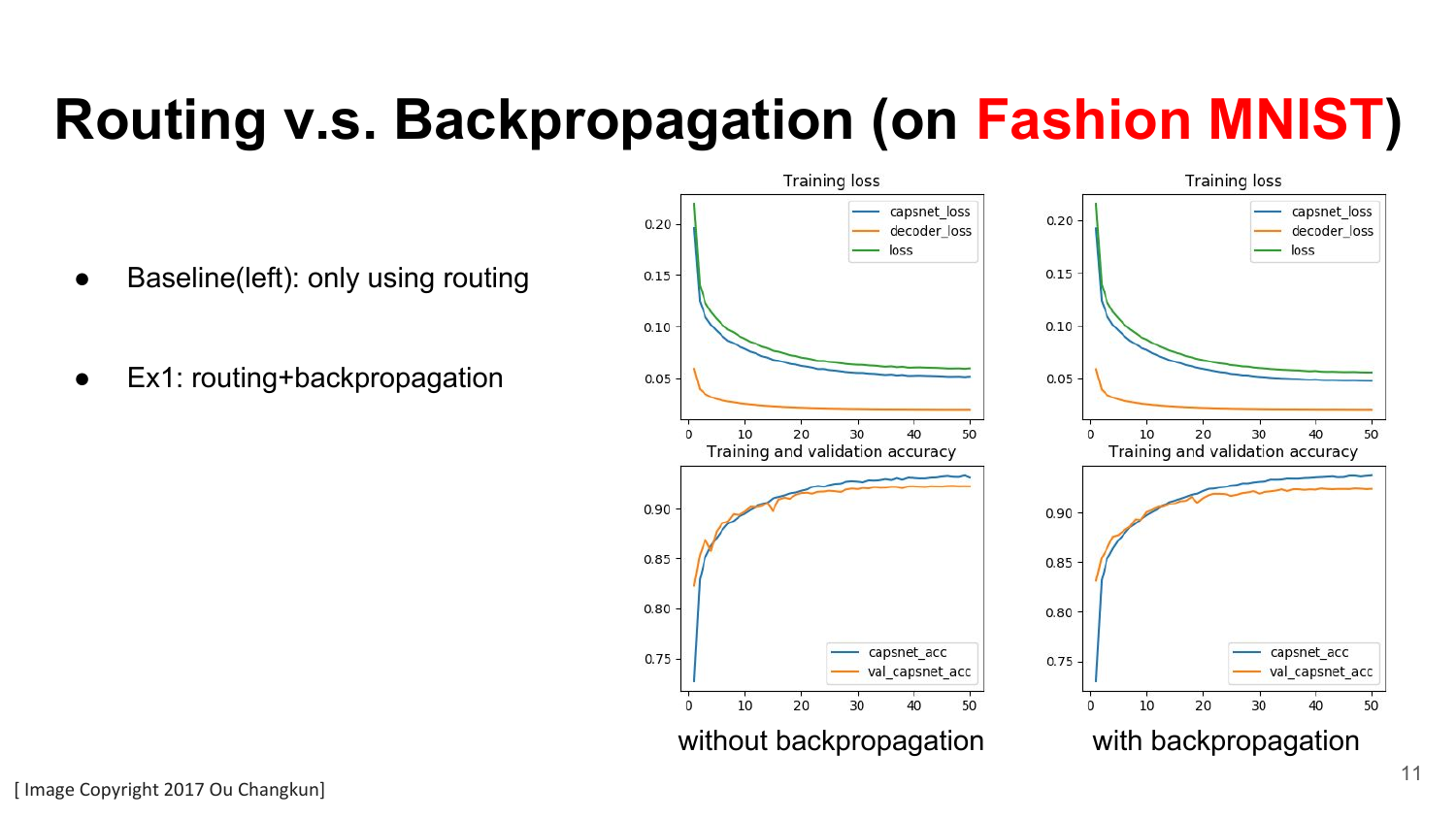# **Why Routing? Memory Network (Hopping Machanism)**

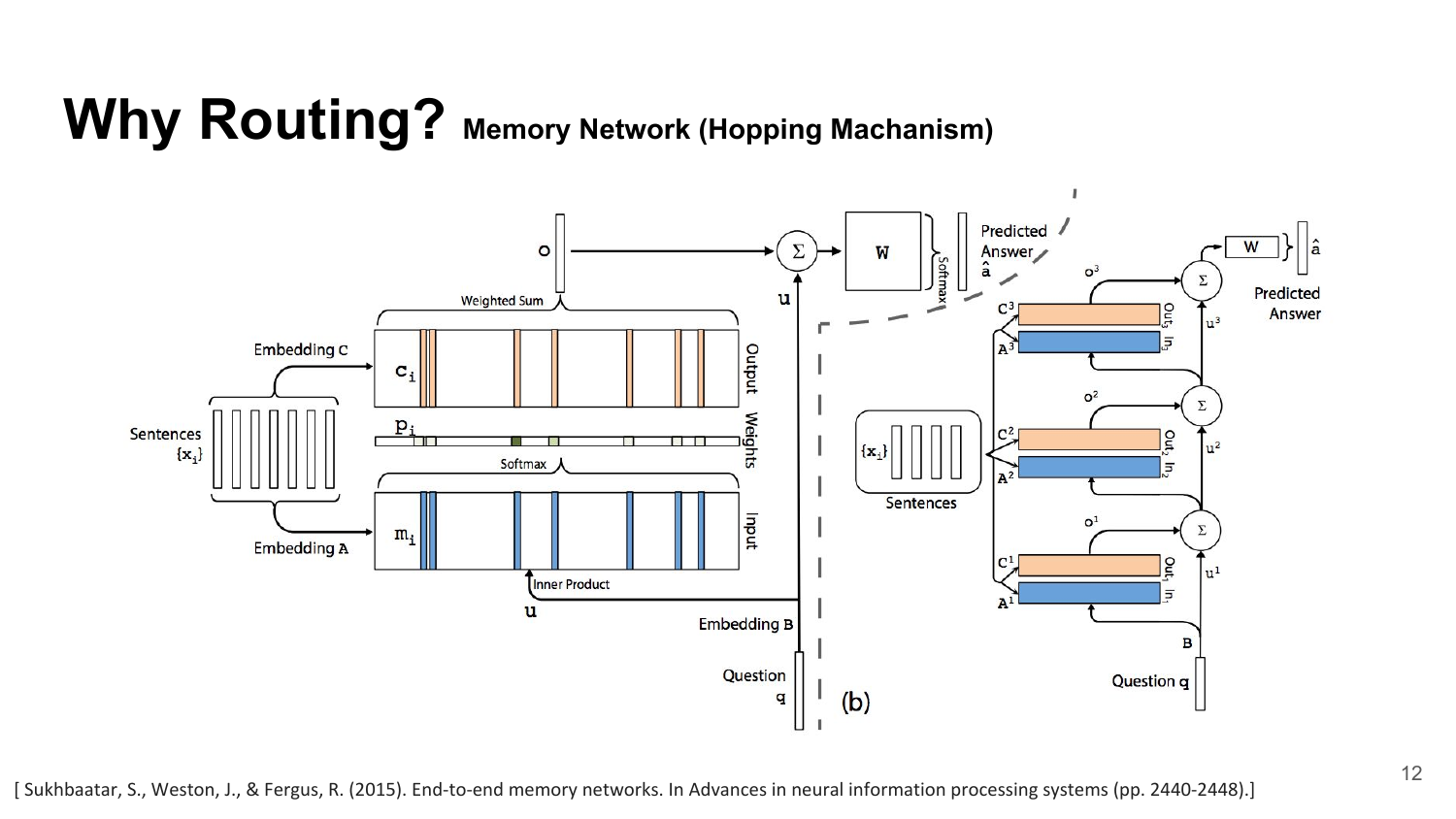### **Summary of CapsNet**

- Key Points of Capsule:
	- **Vector** → **Vector (Tensor** → **Tensor)**
	- **Encapsulate** entity or its **pattern**
	- **Routing** by *agreement*
	- **Invariance** v.s. **Equivariance**
- Uncovered Topics:
	- Margin Loss
	- Reconstruction Network
	- Overlapping Handling

○ ...

- Future works:
	- Other squashing
	- Improving routing process

 $\circ$  …